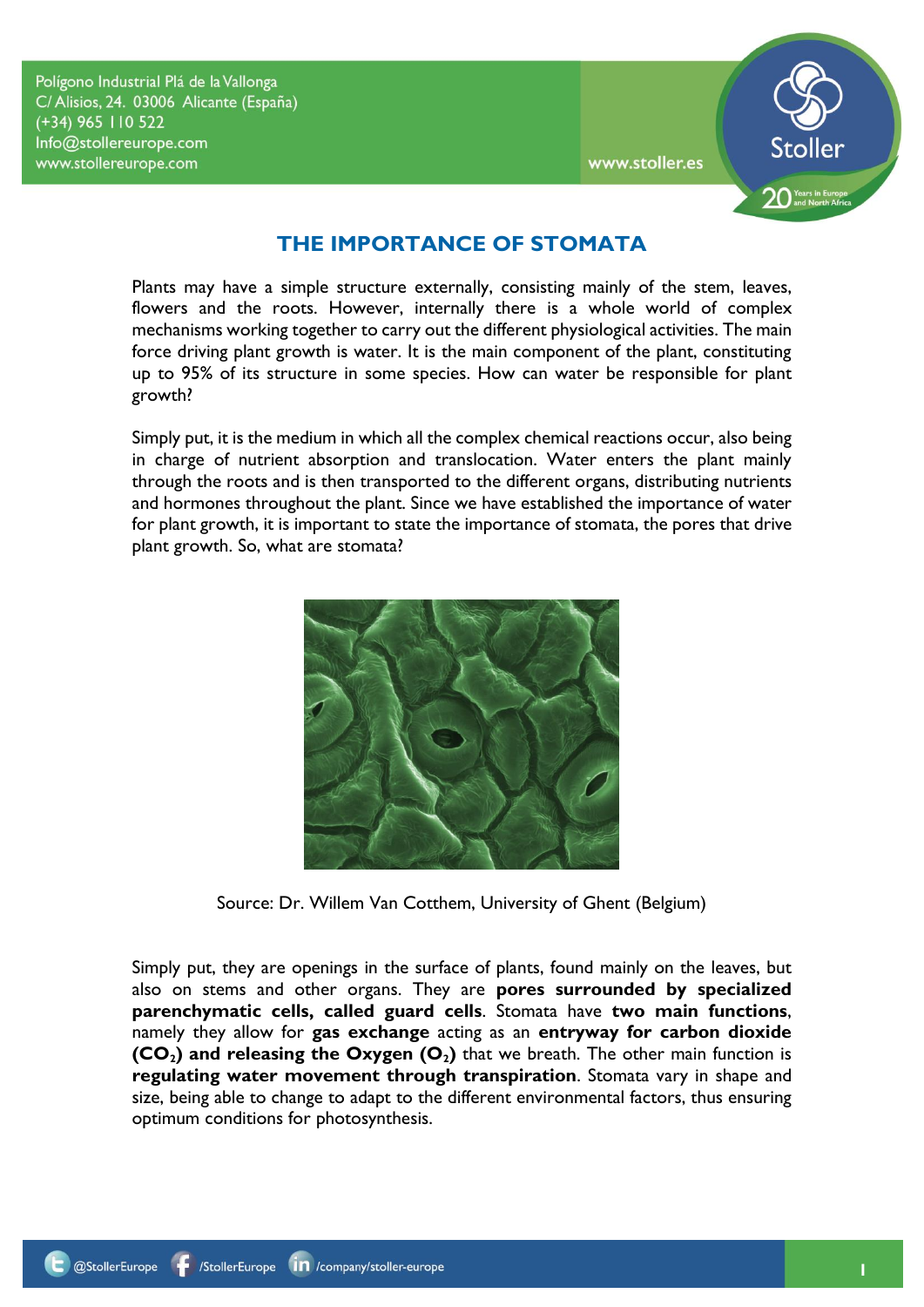Polígono Industrial Plá de la Vallonga C/Alisios, 24. 03006 Alicante (España) (+34) 965 110 522 Info@stollereurope.com www.stollereurope.com



Just as animals breath, plants do so too through the stomata. The gaseous exchange that they are responsible for, facilitate photosynthesis by letting in the essential  $CO<sub>2</sub>$ . Carbon dioxide is used as the fuel to drive photosynthesis, which generates oxygen as a byproduct, which is then released to the atmosphere. Now, how can stomata facilitate photosynthesis? They can do so by playing an important role in transpiration. Transpiration is defined as the absorption of water into the plant, its distribution within it and its final release to the atmosphere from the areal parts. Transpiration through stomata, creates a water potential within the plant, which in turn, favors the passive water absorption in the roots, which will then be transported throughout the plant by the Xylem. To perform photosynthesis, plants need six molecules of



water and six molecules of  $CO<sub>2</sub>$  to produce sugar and oxygen. Therefore, as mentioned, stomata play an integral part in water and  $CO<sub>2</sub>$ , entry to the plant, thus having facilitating photosynthesis.

Stomata regulate transpiration and  $CO<sub>2</sub>$  intake by changing its size depending on the environmental signals. In optimum conditions, stomata are wide open, allowing gaseous exchange with the atmosphere. **Guard cells are responsible for changing pore size**, they do so by expanding or contracting themselves effectively opening and closing stomata. For stomata opening, water is rushed into the guard cells due to osmosis, which is dependent on potassium concentration in the cells. Potassium enters and leaves the cells through active transport, depending on environmental triggers. Such triggers include ion exchange, temperature, light, hormone signaling,  $CO<sub>2</sub>$  concentration etc.

For **stomata to open**, **potassium** is actively **transported to the vacuoles**, which increases its concentration in the cells, thus **driving water entry due to osmosis**, **increasing cell turgency** and size, **exposing the pores**. The **opposite occurs** for **stomata closure, potassium is transported out the cells**, which **attracts the water out** to the exterior, **collapsing** the cells **on the pore**, effectively **closing it**.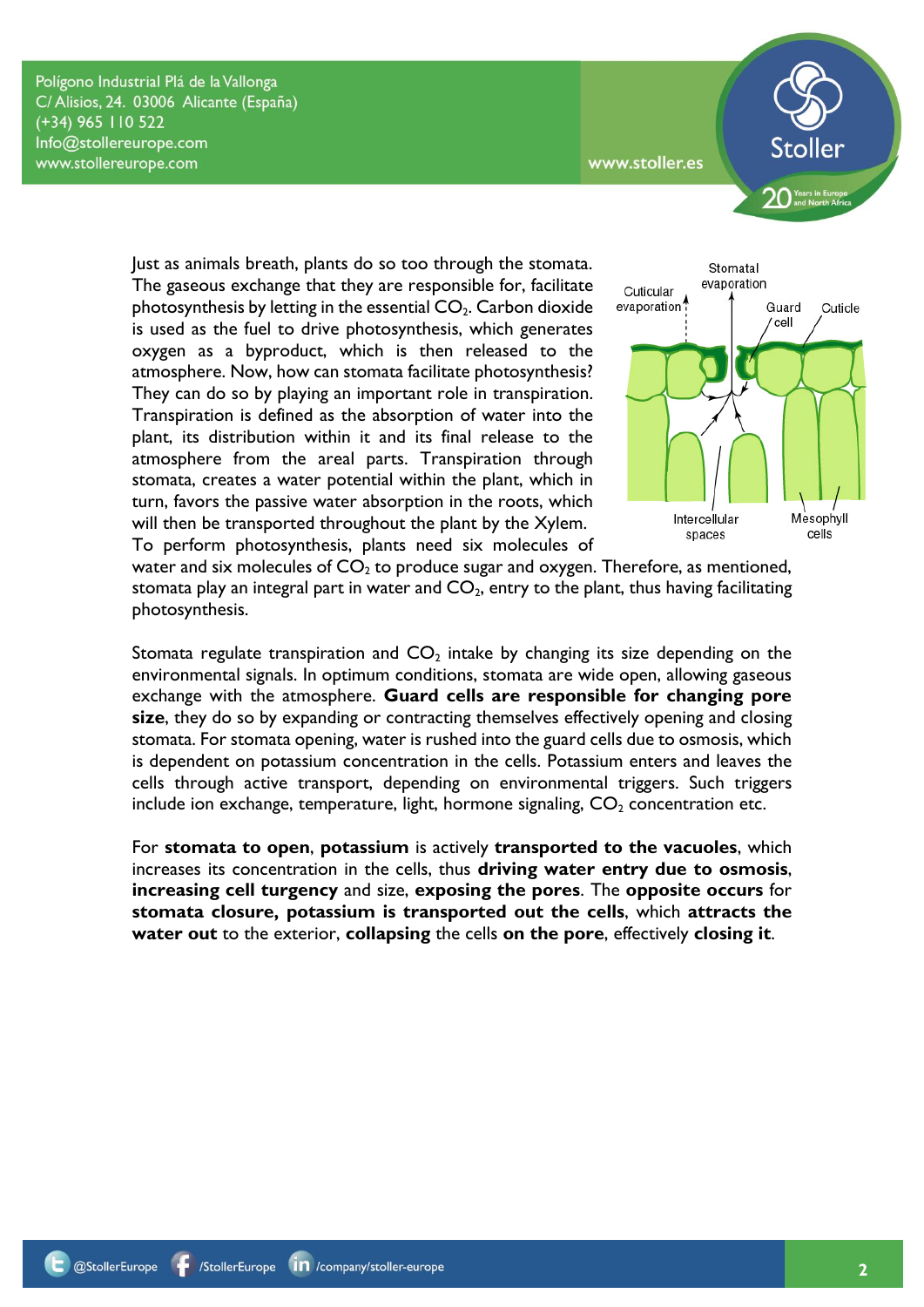Polígono Industrial Plá de la Vallonga C/Alisios, 24. 03006 Alicante (España) (+34) 965 110 522 Info@stollereurope.com www.stollereurope.com



**Guard cells (swollen) Guard cells (shrunken) Stoma closing** Stoma opening

**Stress is the main reason for stomata closure**, as plant produces abscisic acid (ABA), a plant hormone well known to regulate many key processes involved in plant development and adaptation to biotic and abiotic stresses. In the case of water stress caused by drought or salinity, the plant copes with the stress by avoiding unnecessary water loss through stomata. Physiologically speaking, the plant produces **abscisic acid (ABA),** which signals stomata closure by **binding to protein receptors in the guard cells** plasma membrane which then activate second messengers such as ROS, Nitric Oxide,  $Ca<sup>2+</sup>$  triggering ion channels which ultimately causes water to leave the guard cells, thus shrinking their size and collapsing on the pore, effectively closing it.

This way the plant can conserve water, avoiding any unnecessary losses, until the stress signal is reduced, therefore lowering the concentration of ABA and its effect on stomata closure. Similarly, it has been observed that **the plant can produce ABA as a response to pathogen attack such as** *Pseudomonas syringae*, which can enter the plant through stomata. The plant synthesizes **ABA** which **induces stomatal closure, avoiding any further pathogen invasion.** 

**Stress negatively affects growth** through **stomata closure**, which in turn **disrupts photosynthesis as well as water and hormonal movement within the plant**, bringing on a **hormonal imbalance** which **will lead to stunted growth**. This is widely observed in the field, causing immense agronomical losses, both in yields and fruit quality. Therefore, controlling stress at a physiological level is important to avoid stomata closure and the subsequent production losses. With ever changing weather conditions, alongside resource scarcity, products specialized in combating plant stress are playing a more important in role in effectively alleviating production losses.

In summary, stomata play a vital role in plant development, by regulating gas exchange with the atmosphere and controlling transpiration. Different factors can affect its shape and size, effectively regulating water uptake, transport and the distribution of nutrients and hormonal signals in the different organs of plants, thus controlling growth.